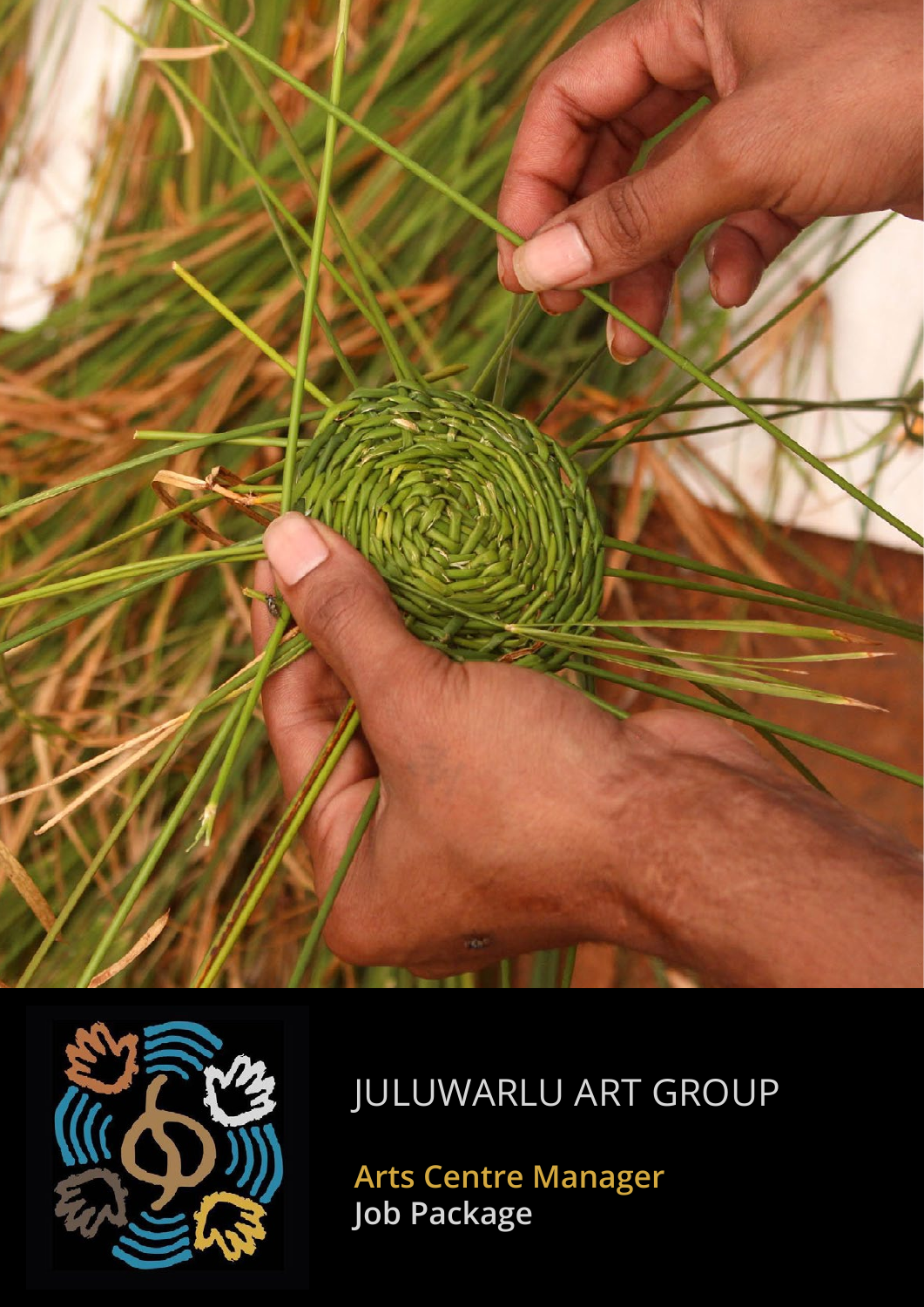## **OVERVIEW**

*Juluwarlu Art Group's Arts Centre Manager will have a genuine commitment to Aboriginal self-determination and a highly developed appreciation for the arts.* 

## **KEY INFORMATION**

- \$70,000 (plus 9.5% suprannuation), full time
- Reporting to the CEO
- Roebourne based position
- Accommodation and vehicle allowances to be negotiated
- Applications close 5pm Monday 8 February 2021 (WST)

#### **ABOUT US**

Juluwarlu Group Aboriginal Corporation is owned, operated and managed by Yindjibarndi community Elders and members. Established in 2000, our activities centre around supporting the cultural and social connections and health and wellbeing of our community. Juluwarlu documents, archives, publishes and promotes Yindjibarndi peoples' language, art, song, dance, history, culture and country under the direction of our Elders.

Juluwarlu is based in Roebourne in the Pilbara region of Western Australia. It promotes healthy lifestyles and responds to the expressed cultural, social, creative and economic aspirations of the Yindjibarndi Nation according to our Birdarra law with the purpose of building future leaders and offering cultural, social and financial opportunities to Yindjibarndi people for the benefit of the whole community.

#### **About the Juluwarlu Artists' Group**

In order to meet the evolving needs of our community we established in Juluwarlu Artists Group in 2016 in order to further share and protect our Yindjibarndi stories, culture and language through art. The art group provides significant support and services to artists of all ages and levels of experience, enabling them to develop skills, share their artworks with the world and earn income through the expression and maintenance of their culture. Juluwarlu Artists' Group hosts an annual series of guest artists residencies and camps on Yindjibarndi Country in order to broaden the skills of our artists and to create innovative and ambitious arts projects. Over the past four years a strong, culturally focussed and innovative creative arts program has resulted in real success, skills development, sales, growth and community wellbeing.

Arts projects are central to our purpose - they enable our people to share Yindjibarndi culture through storytelling both with each other and with the rest of the world. Arts projects are underpinned and supported by our important ongoing cultural work that includes archiving, language preservation, mapping Country, publishing, community development and research.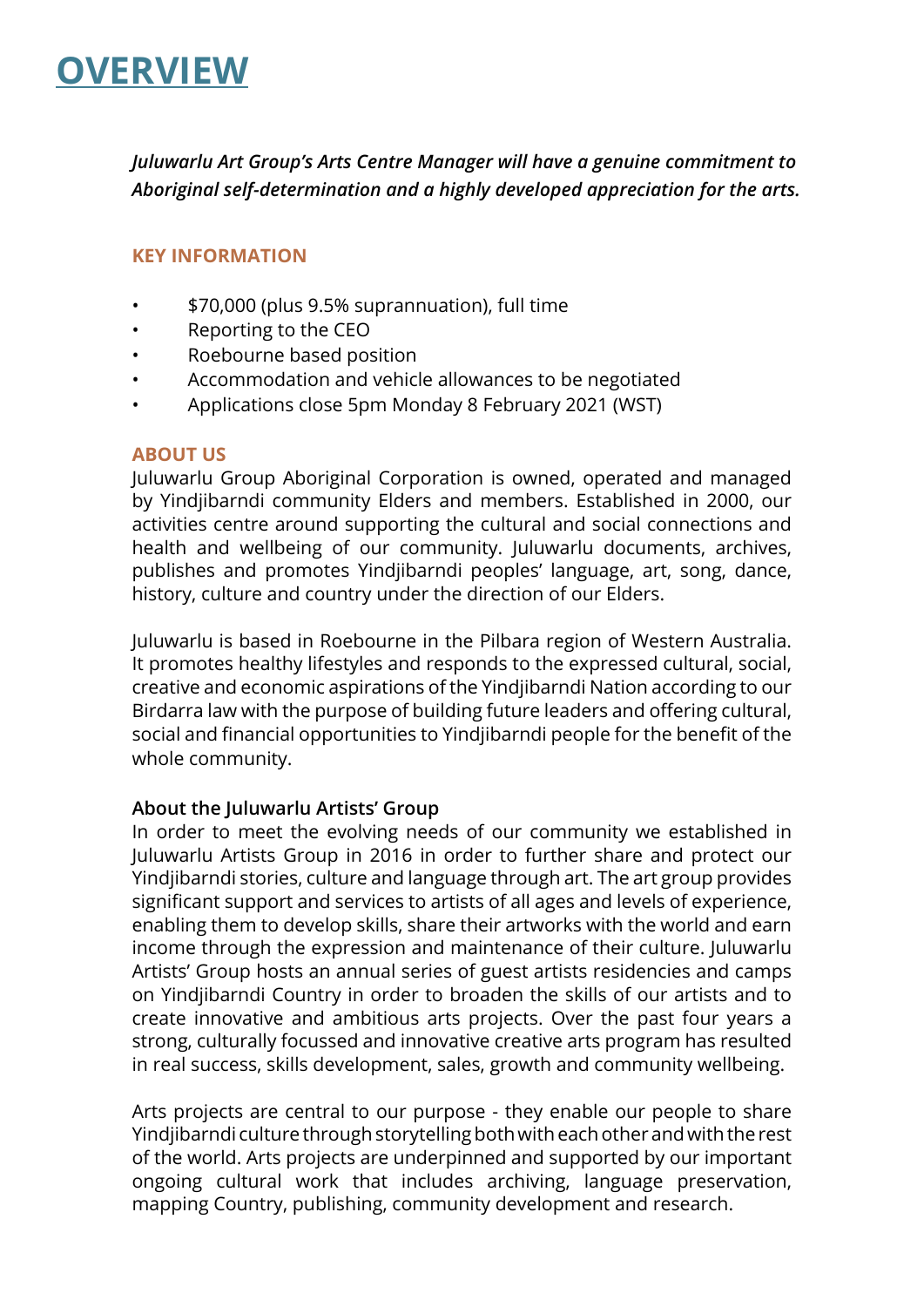## **ABOUT THE POSITION**

## **POSITION DESCRIPTION**

As Manager, you will have a genuine commitment to Aboriginal self-determination, a highly developed sense of aesthetic and appreciation for the arts. You will be a motivated and professional manager with good financial, business and visual arts skills.

Your role is to manage the delivery of high-quality arts and cultural programming for the artists of Juluwarlu Arts Group. Under the direction of Juluwarlu's CEO and Board and in collaboration with the artists, you will help design and deliver activities that generate social, creative and commercial opportunities. As Manager, you have overall responsibility for the day-to-day management and operations of the Centre, including contributing to and implementing the art centre's business plan, policies and procedures.

Your responsibilities include but are not limited to the following:

## **Arts and Cultural Support**

- Overseeing the coordination and delivery of art services, residency and youth arts programs, field trips, training and professional development of Juluwarlu Artists in Roebourne and other Yindjibarndi communities including Ngurrawaana Community;
- Supervising the maintenance of community art spaces, equipment, high quality materials (including paints and canvases) and facilities;
- Offer multi-skills development to keep artists engaged and motivated, including the use of new and diverse materials and mediums and the pursuit of new areas of practice;
- Actively seek and oversee the delivery of Juluwarlu Art Group exhibition opportunities and projects; including the post-production of artworks, and the monitoring of output to ensure work is set aside for exhibition, awards, fairs and tours;
- Travel with artists as required to attend exhibitions, events, on-country camps and meetings;
- Identify and facilitate training development opportunities for artists and staff, including artsworker training and support;
- Support cultural development/maintenance, including opportunities for intergenerational transmission of knowledge and cultural expression;
- Work to build the reputation and profile of individual artists (established and emerging) in the group by pursuing development opportunities, external (national and international) solo/joint exhibitions to take our members to the next level;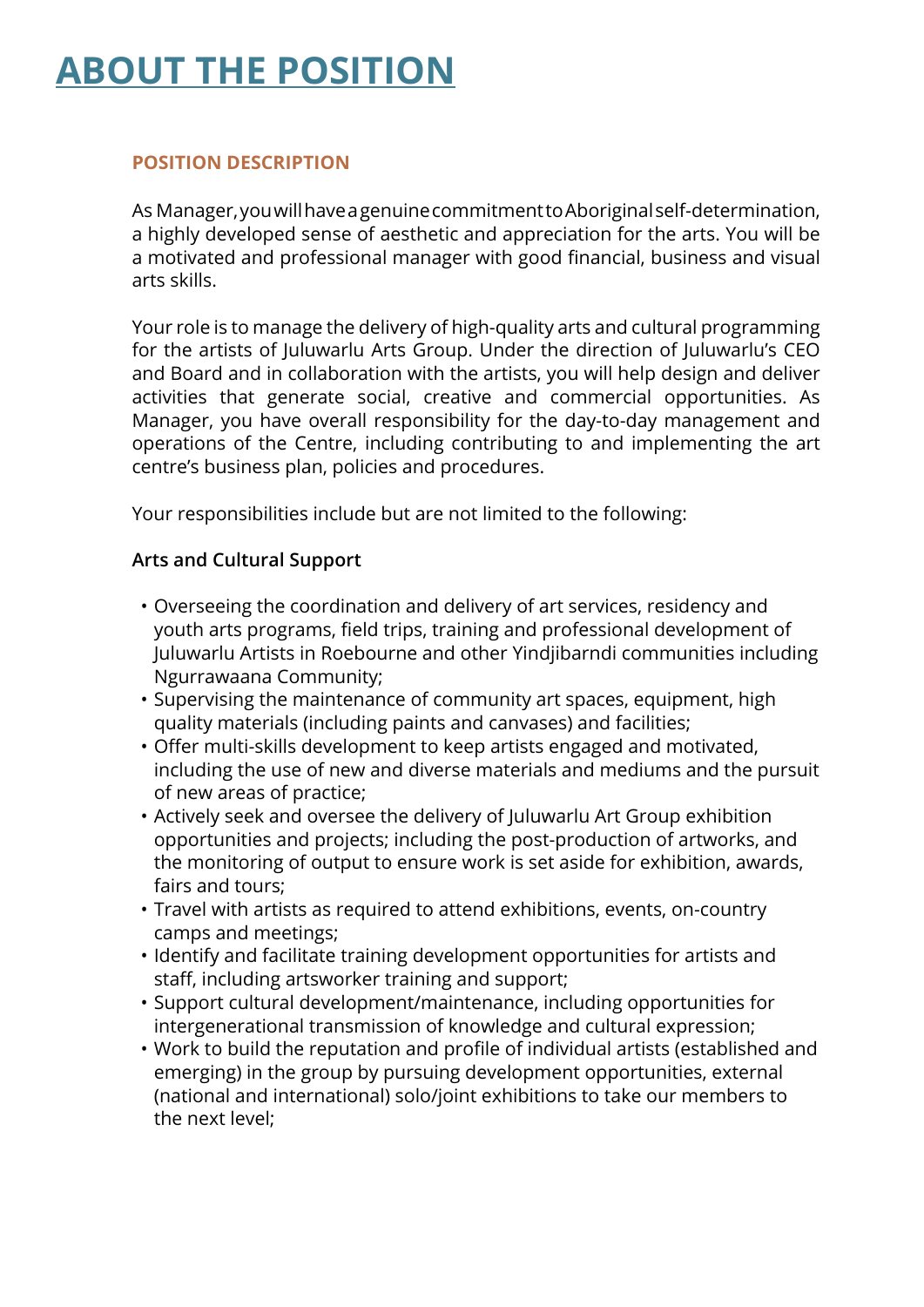- Maintaining and building new relationships with key internal and external stakeholders including Yindjibarndi families and artists, Roebourne and Karratha community, arts centres in Pilbara and surrounding regions, Juluwarlu partners including Ganalili Centre, and relevant agencies or services providers;
- Carry out other duties as directed by the Juluwarlu Group Aboriginal Corporation CEO within the classification level and scope of the position.

## **Administration**

- Overseeing the maintenance of Juluwarlu Artists' Group records including the management of data in the Stories Artists and Money (SAM) database, good quality documentation of artworks and stories through photographs and oral histories and diligent cataloguing and tracing of artworks.
- Managing the sales and marketing of artworks and products including promotions through social media and on the website;
- Monitoring the Group's operational budget and including sound financial management;
- Ensure the rights of members are upheld, including copyright, intellectual and cultural property, resale royalty and membership to and compliance with the Indigenous Art Code;
- Comply with relevant occupational health and safety legislation and ensure safe work practices are observed.
- Support the identification and sourcing of funding for programming, operations and professional development.
- Supervise and support any supporting staff or volunteers;
- Carry out other duties as directed by the Juluwarlu Group Aboriginal Corporation CEO within the classification level and scope of the position.
- Maintain Juluwarlu Artists Group records including the management of data in the Stories Artists and Money (SAM) database, policies and procedures;
- Managing the sales and marketing of artworks and products including promotions through social media and on the website;
- Carry out other duties as directed by the Juluwarlu Group Aboriginal Corporation CEO within the classification level and scope of the position.

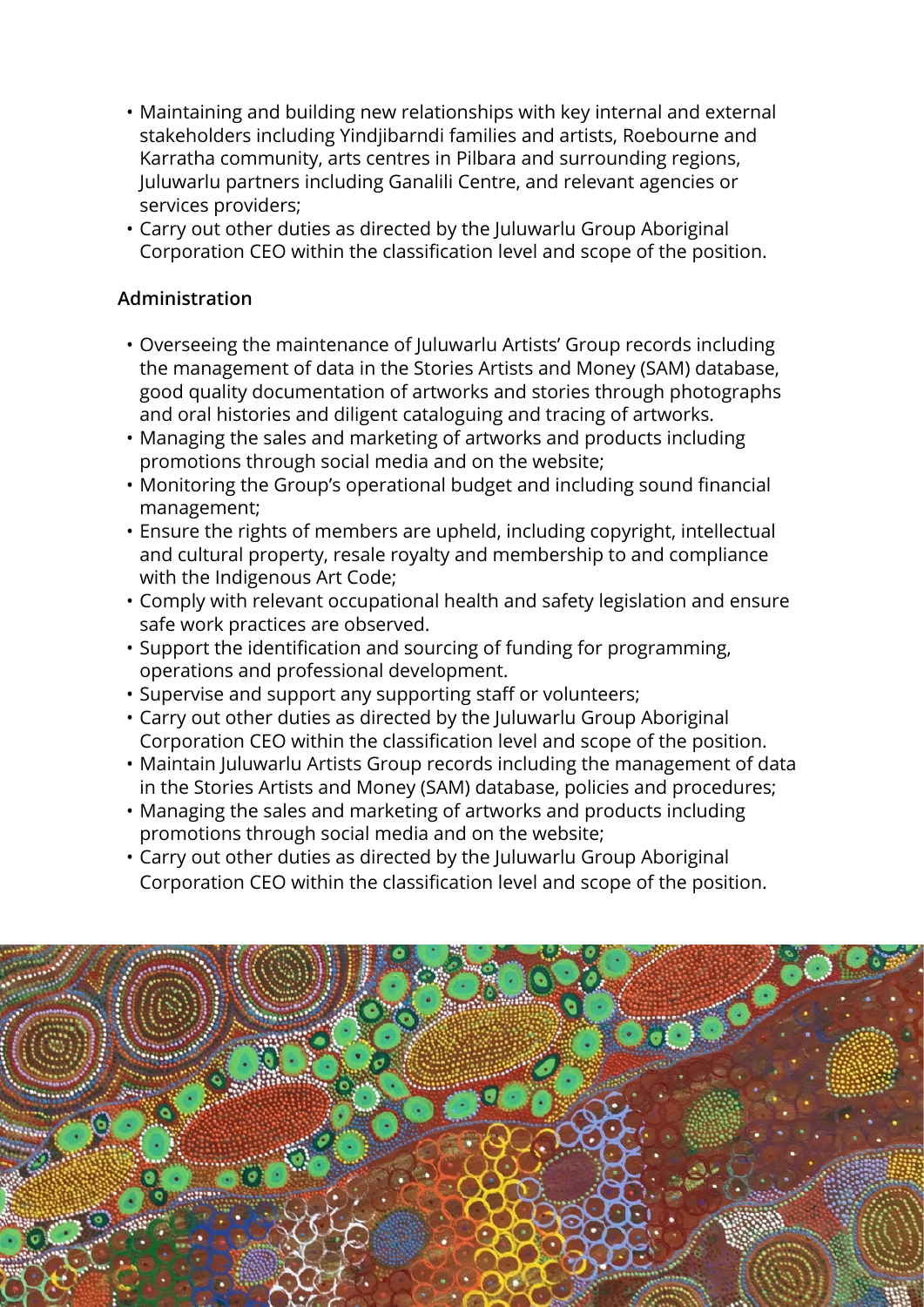## **APPLICATIONS**

## **SELECTION CRITERIA**

## **Essential**

- Experience working with and supporting Aboriginal artists to create high quality art and artist management across multi-arts and cultural programs
- Sound knowledge of contemporary Aboriginal and broader visual arts industry including prizes, art markets, and exhibition opportunities
- Ability to manage a business, including staff management, financial administration and efficient office procedures
- High level experience in arts marketing, digital and online sales
- High level communication and stakeholder management skills
- Flexibility, ability to multitask and work in a high-pressure environment
- Proven capacity and maturity to live and work in a remote, busy and often challenging cross-cultural environment.
- Relevant tertiary qualifications or minimum of three years' relevant experience
- Current manual drivers' licence and the capacity to travel in remote areas.

## **Desirable**

- Experience reporting to Aboriginal people
- Understanding of copyright and Indigienous Cultural and Intellectual Property
- Experience in photography, videography and artwork documentation

## **Employment Considerations**

To be considered for this position applicants must be able to satisfy the following appointment prerequisites by providing the following before commencing employment:

- Current WA 'C' class driver's licence;
- Current Working with Children Check;
- Completion of 100-point identification check;
- Pre-employment medical, including drug & alcohol screen meeting the requirements for the position:
- Valid national police clearance of less than 6 months old;
- Provide rights to work in Australia verification (where relevant)

## **Employment Terms:**

**Salary:** \$70,000 plus 9.5% superannuation

**Term:** Full time, 12 month fixed term contract, with possibility of extension **Probationary Period:** There will be a probationary period of 3 months with a performance review at the end of this period, carried out by the Juluwarlu CEO. Continuing employment will be confirmed subject to satisfactory performance.

Should you not perform your duties for which you have been employed to the satisfaction of the Juluwarlu Board of Directors, this corporation may at its discretion extend the period for a further three months or terminate this contract of employment by giving you relevant written notice or paying you in lieu of the notice period.